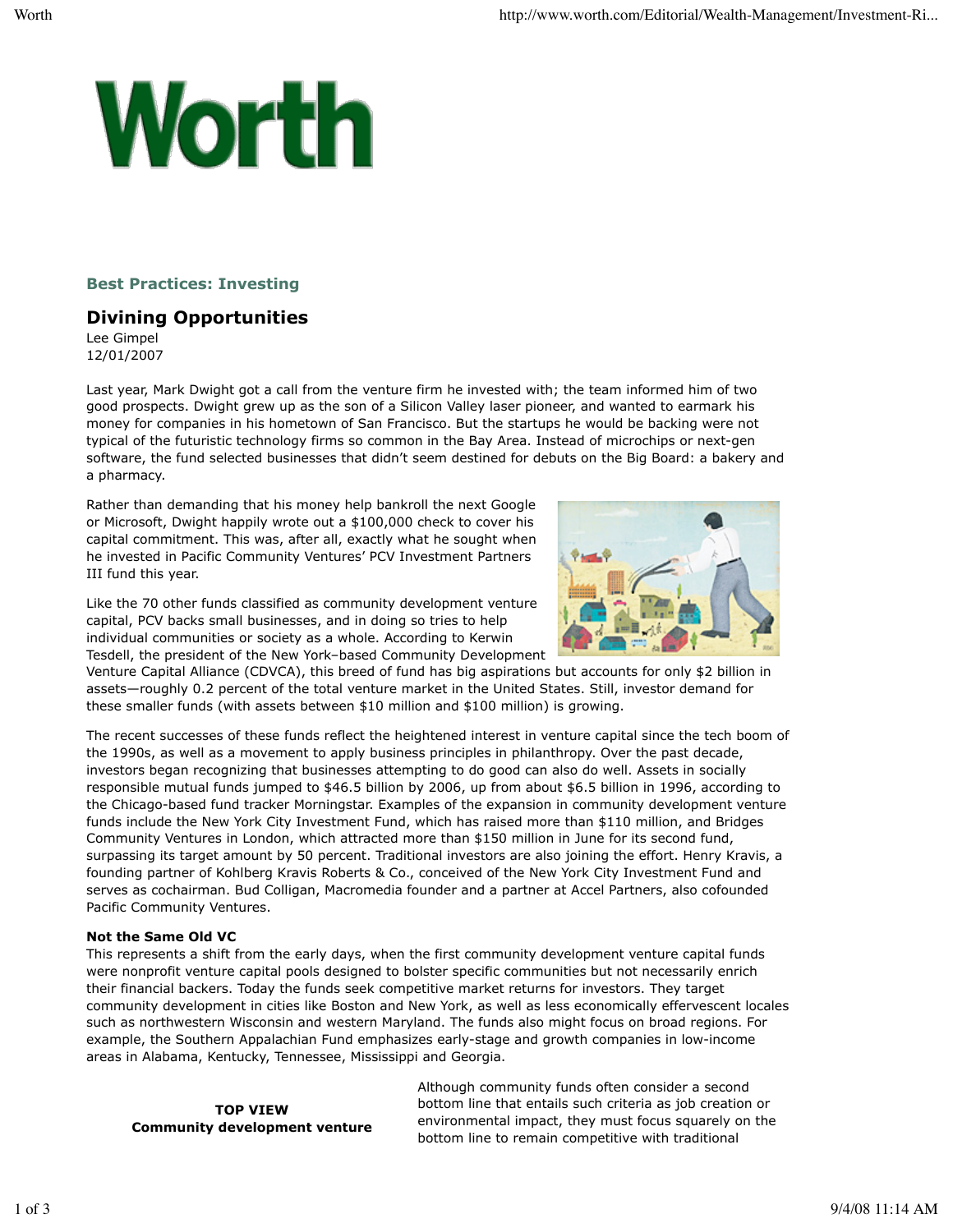**capital funds offer investors the potential for both financial and social returns. Recent successes among the funds reflect the heightened interest in venture capital since the tech boom of the 1990s, as well as a movement to apply business principles in philanthropy. A composite portfolio of first-generation funds produced a 15.5 per-cent internal rate of return. Although finding the right fund can sometimes prove challenging, today 70 such funds, with assets totaling \$2 billion, invest in local businesses.**

venture funds. David Kirkpatrick, the managing director of SJF Ventures in Durham, N.C., downplays the term "community development" because it sends the message of being a "do-gooder" who sacrifices financial returns, he says. He counters that suspicion by calling his Sustainable Jobs Fund simply SJF to appeal to investors.

The biggest differences between typical venture funds and those with a stated community mission are the size and location of the investments—which may affect investment performance. The traditional venture capitalists will argue that the investments they make and the counsel they provide are economic engines, boosting employment and adding wealth to the economy. The community funds also emphasize job creation, but their aim is to create opportunities for low-skilled workers, as opposed to the typical venture capital mold of companies staffed by engineers, computer programmers, PhDs and

MBAs. And although community development investment funds now tend to focus on major metropolitan areas, many still prospect in secondary towns and rural regions. Like Dwight's bakery and pharmacy, they may also consider industries overlooked by traditional venture capital.

"I do think that [PCV and other community funds] are playing in a space that is not under consideration by some other, traditional venture firms," Dwight says. As a result, community funds may face less competition to buy promising companies and, therefore, get better valuations.

**The biggest differences between typical venture funds and those with a stated community mission are the size and location of the investments.**

However, one of the key advantages in focusing on overlooked areas—less competition—also presents one of its significant challenges: Funds often struggle to find talent. Kip Moore, a former partner at a New York–based firm, now lives in Maine, where he invests in a fund run by Portland-based CEI Ventures. Half-joking, he notes that a company must find either a homesick Maine native or someone with a passion for sailing (a big pastime in the "vacationland" state).

Returning capital presents another challenge in less liquid markets. High-tech companies in Silicon Valley offer clear exit paths for investors through IPOs or acquisitions. A low-skilled manufacturing company in small-town West Virginia doesn't present the same options. (One exception: The market currently favors companies pursuing clean-energy innovations.) Strategic buyers acquire many of the companies even if they are not located nearby, and private equity firms may take over a maturing company in order to grow it to the point where there are more liquidity options. In rare cases, employees buy out a company.

### **Picking a Winner**

It is still too early to fully assess the results of community development venture capital funds. Most of the 10-year funds have not completed their investments, and most managers have only closed one or two funds to date. "To some extent, the jury is still out," admits the CDVCA's Tesdell.

Yet the performance so far shows attractive returns. A composite portfolio of first-generation community development venture capital funds produced a 15.5 percent internal rate of return (IRR), Tesdell says. This compares to a 21 percent average annualized gain for traditional VC firms over 10 years through August, according to Thomson Financial and the National Venture Capital Association. (No special tax breaks accrue to investors to offset the difference.)

"Do I expect those kinds of returns? The answer is yes. Will I be terribly upset if they don't get that level of return? No. They get a little bit of a lower bar because they do demonstrate this social return," says Sunil Paul, who has invested six figures with Pacific Community Ventures.

But fund managers and investors anticipate that second-generation funds will outperform the first as managers become more experienced in satisfying a commitment to the first and second bottom lines. This might even mean passing on deals that would be good for a community but not for investors. When CEI Ventures closed its first fund in 1996, its top managers had backgrounds in business and finance, but little venture capital experience. Nat Henshaw, CEI's president, concedes that his first fund of \$5.54 million "is not blowing the cover off the vault; it's looking like a small, single-digit IRR." However, the \$20 million second fund, which closed in 2001, has returned 24 percent of capital so far.